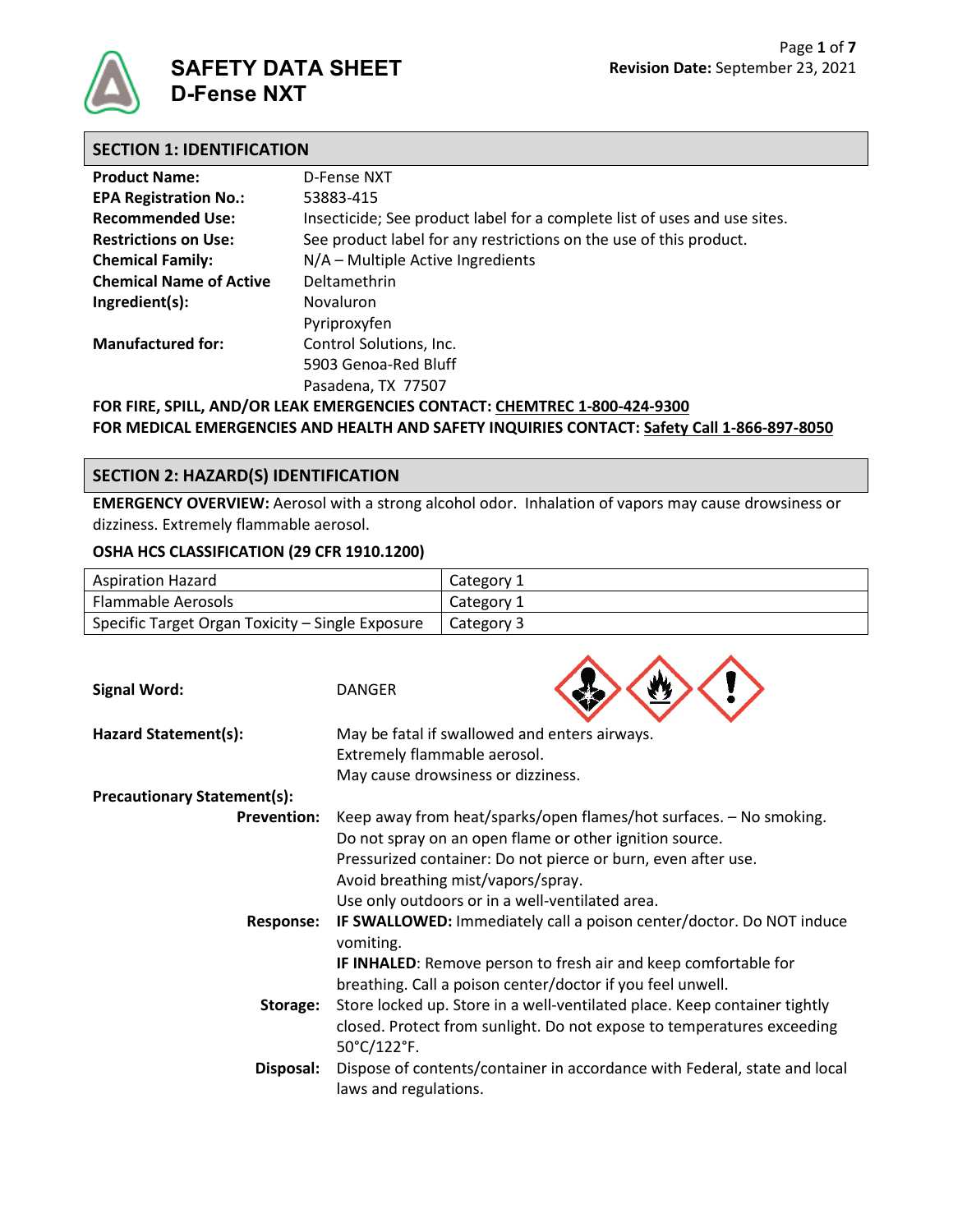| <b>SECTION 3: COMPOSITION/INFORMATION ON INGREDIENTS</b> |                   |                 |  |
|----------------------------------------------------------|-------------------|-----------------|--|
| <b>Chemical Name</b>                                     | <b>CAS Number</b> | Weight %        |  |
| Distillates, petroleum, hydrotreated light               | 64742-47-8        | $70.0 - 85.0\%$ |  |
| Acetone                                                  | 67-64-1           | $10.0 - 25.0%$  |  |
| <b>Novaluron</b>                                         | 116714-46-6       | 0.2%            |  |
| Deltamethrin                                             | 52918-63-5        | 0.06%           |  |
| Pyriproxyfen                                             | 95737-68-1        | 0.02%           |  |
| Carbon dioxide                                           | 124-38-9          | $1.0 - 5.0\%$   |  |

\*Ingredients not listed or listed with a weight % range are considered a trade secret and are withheld under 29 CFR 1910.1200(i).

|                    | <b>SECTION 4: FIRST AID MEASURES</b>                                                                                                                                                                                                                                          |
|--------------------|-------------------------------------------------------------------------------------------------------------------------------------------------------------------------------------------------------------------------------------------------------------------------------|
| IF IN EYES:        | Hold eye open and rinse slowly and gently with water for 15 to 20 minutes. Remove contact<br>lenses, if present, after the first 5 minutes; then continue rinsing eye. Call a poison control                                                                                  |
|                    | center or doctor for treatment advice.                                                                                                                                                                                                                                        |
| IF ON SKIN:        | Take off contaminated clothing. Rinse skin immediately with plenty of water for 15 to 20<br>minutes. Call a poison control center or doctor for treatment advice.                                                                                                             |
| <b>IF INHALED:</b> | Move person to fresh air. If person is not breathing, call 911 or an ambulance; then give<br>artificial respiration, preferably mouth-to-mouth if possible. Call a poison control center or<br>doctor for further treatment advice.                                           |
| IF INGESTED:       | Call a poison control center or doctor immediately for treatment advice. Have person sip a<br>glass of water if able to swallow. Do not induce vomiting unless told to do so by a poison<br>control center or doctor. Do not give anything by mouth to an unconscious person. |

**Most important symptoms/effects, acute and delayed:** Moderate but temporary skin irritation. Drowsiness or dizziness if inhaled. Vomiting may cause aspiration pneumonia. Long-term exposure to skin without washing may cause moderate skin effects such as redness, dryness, sloughing and shallow to deep fissuring. **Note to Physician:** Aspiration of this product during induced emesis can result in lung injury. If evacuation of stomach contents is considered necessary, use method least likely to cause aspiration, such as gastric lavage after endotracheal intubation.

| <b>SECTION 5: FIRE-FIGHTING MEASURES</b>     |                                                                                                                                                                                                                                                                                                    |  |  |
|----------------------------------------------|----------------------------------------------------------------------------------------------------------------------------------------------------------------------------------------------------------------------------------------------------------------------------------------------------|--|--|
| <b>Suitable Extinguishing Media:</b>         | Foam, dry chemical, carbon dioxide or water fog/spray                                                                                                                                                                                                                                              |  |  |
| <b>Unsuitable Extinguishing Media:</b>       | Water jet                                                                                                                                                                                                                                                                                          |  |  |
| <b>Hazardous Combustion Products:</b>        | Thermal decomposition may produce toxic carbon and nitrogen oxides,<br>and halogenated hydrocarbons.                                                                                                                                                                                               |  |  |
| <b>Special Protective Equipment &amp;</b>    | Evacuate area and fight fire upwind from a safe distance to avoid                                                                                                                                                                                                                                  |  |  |
| <b>Precautions:</b>                          | hazardous vapors and decomposition products. Foam and/or dry<br>chemical are preferred to minimize environmental contamination. If<br>water is used, dike and collect water to prevent run-off. Wear self-<br>contained breathing apparatus and full fire-fighting turn-out gear<br>(Bunker gear). |  |  |
| <b>Unusual Fire &amp; Explosion Hazards:</b> | Compressed gas. Containers may burst under fire conditions.                                                                                                                                                                                                                                        |  |  |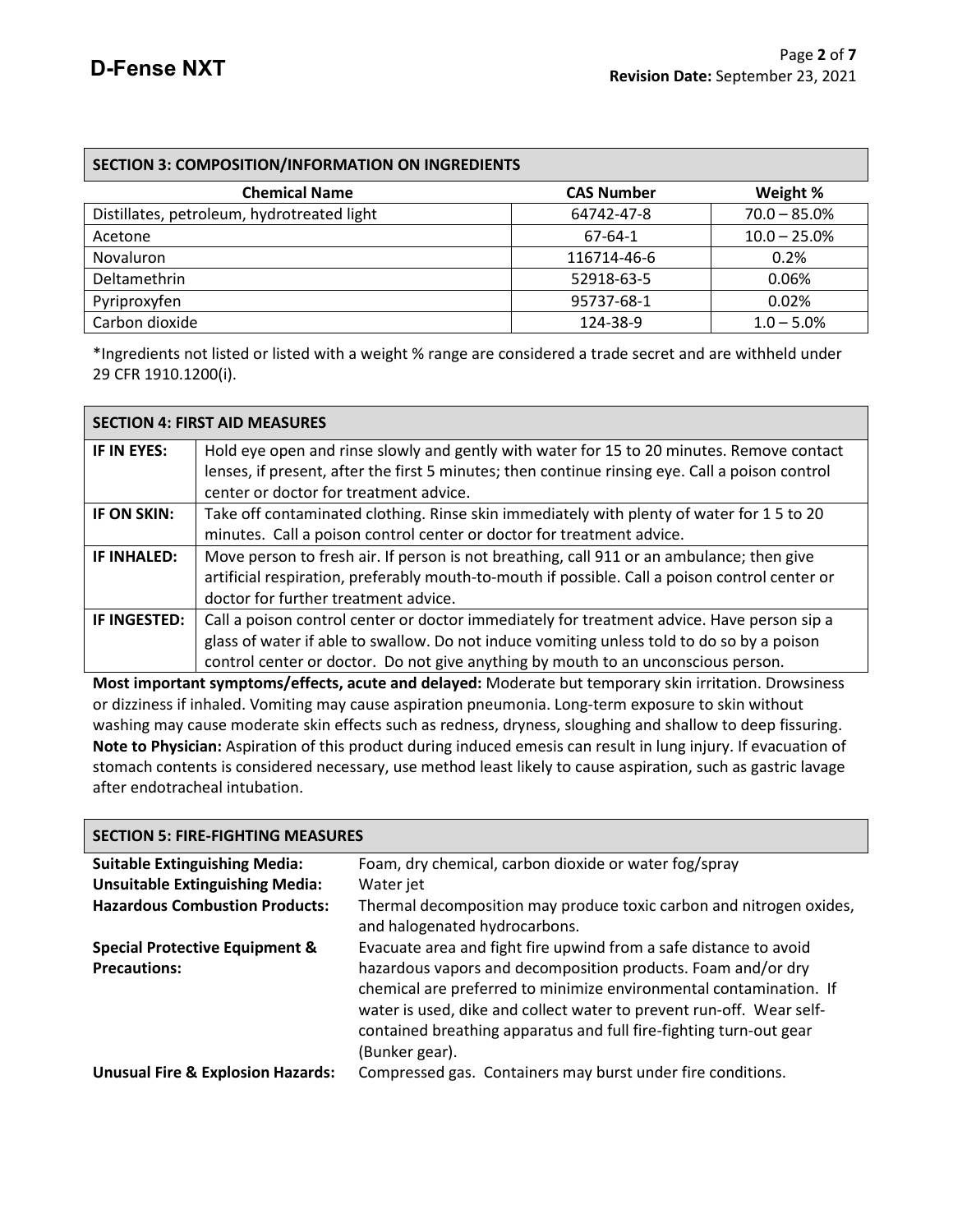#### **SECTION 6: ACCIDENTAL RELEASE MEASURES**

| <b>Personal Precautions:</b>      | See Section 8 for personal protection equipment.                                                                                                                                                                                                                                                                                                                                 |
|-----------------------------------|----------------------------------------------------------------------------------------------------------------------------------------------------------------------------------------------------------------------------------------------------------------------------------------------------------------------------------------------------------------------------------|
| <b>Environmental Precautions:</b> | Keep spilled material and any rinsate from contaminating soil or from entering                                                                                                                                                                                                                                                                                                   |
|                                   | sewage and drainage systems and bodies of water.                                                                                                                                                                                                                                                                                                                                 |
| <b>Methods for Containment:</b>   | Isolate the spill area. Keep unnecessary and unprotected personnel from<br>entering. Absorb small spills with sand, vermiculite or other inert absorbent.<br>Dike large spills using absorbent or impervious material such as clay or sand.<br>Recover and contain as much free liquid as possible for reuse. Allow absorbed<br>material to solidify and scrape up for disposal. |
| <b>Methods for Clean-up:</b>      | Place contaminated material in appropriate container for disposal. After<br>removal, flush contaminated area thoroughly with water. Pick up wash liquid<br>with additional absorbent and place in a disposable container. Do not put<br>spilled material back in the original container.                                                                                         |
| <b>Other Information:</b>         | This product contains an ingredient regulated by CERCLA ('Superfund'). See<br>Section 15 for additional information.                                                                                                                                                                                                                                                             |

### **SECTION 7: HANDLING AND STORAGE**

| Handling:                                                      | RECOMMENDATIONS ARE INTENDED FOR MANUFACTURING, PACKAGING AND COMMERCIAL |                                                                                                 |  |  |  |
|----------------------------------------------------------------|--------------------------------------------------------------------------|-------------------------------------------------------------------------------------------------|--|--|--|
|                                                                |                                                                          | BLENDING WORKERS. PESTICIDE APPLICATORS AND WORKERS must refer to the product label             |  |  |  |
|                                                                |                                                                          | and Directions for Use attached to the product for Agricultural Use Requirements in             |  |  |  |
|                                                                |                                                                          | accordance with the EPA Worker Protection Standard 40 CFR part 170. Handle and open             |  |  |  |
|                                                                |                                                                          | container in a manner as to prevent spillage. Do not eat, drink or smoke while handling this    |  |  |  |
|                                                                |                                                                          | product. Immediately wash off accidental splashes of the concentrate or spray mixture from      |  |  |  |
| skin, clothing and out of eyes. Avoid all sources of ignition. |                                                                          |                                                                                                 |  |  |  |
| Storage:                                                       |                                                                          | See pesticide label for full information on product storage. Do not contaminate water, food     |  |  |  |
|                                                                |                                                                          | or feed by storage of this product. Store away from sources of heat, out of direct sunlight and |  |  |  |
|                                                                |                                                                          | away from incompatible materials. Pesticides should be stored in secured areas away from        |  |  |  |
|                                                                |                                                                          | children and animals. Containers may explode at or above listed maximum storage                 |  |  |  |
|                                                                | temperature.                                                             |                                                                                                 |  |  |  |
|                                                                | <b>Storage Temperature (Min/Max):</b>                                    | Do not store at temperatures exceeding 122°F (50°C).                                            |  |  |  |
| <b>Product Incompatibilities:</b>                              |                                                                          | Avoid contact with strong oxidizers.                                                            |  |  |  |

### **SECTION 8: EXPOSURE CONTROLS/PERSONAL PROTECTION**

**Users of a pesticide product must refer to the product label for personal protective equipment requirements.**

#### **Exposure Guidelines:**

| <b>COMPONENT</b>      | <b>OSHA PEL</b>                            | <b>ACGIH TLV</b>                                                                        | <b>NIOSH REL</b>                                                      |
|-----------------------|--------------------------------------------|-----------------------------------------------------------------------------------------|-----------------------------------------------------------------------|
| Acetone               | TWA: 1000 ppm or<br>2420 mg/m <sup>3</sup> | TWA: 500 ppm or<br>1210 mg/m <sup>3</sup><br>STEL: 750 ppm or<br>1815 mg/m <sup>3</sup> |                                                                       |
| Petroleum distillates | 500 ppm (TWA)                              |                                                                                         | 350 mg/m <sup>3</sup> (TWA)<br>1,800 mg/m <sup>3</sup> (CEIL)(15 min) |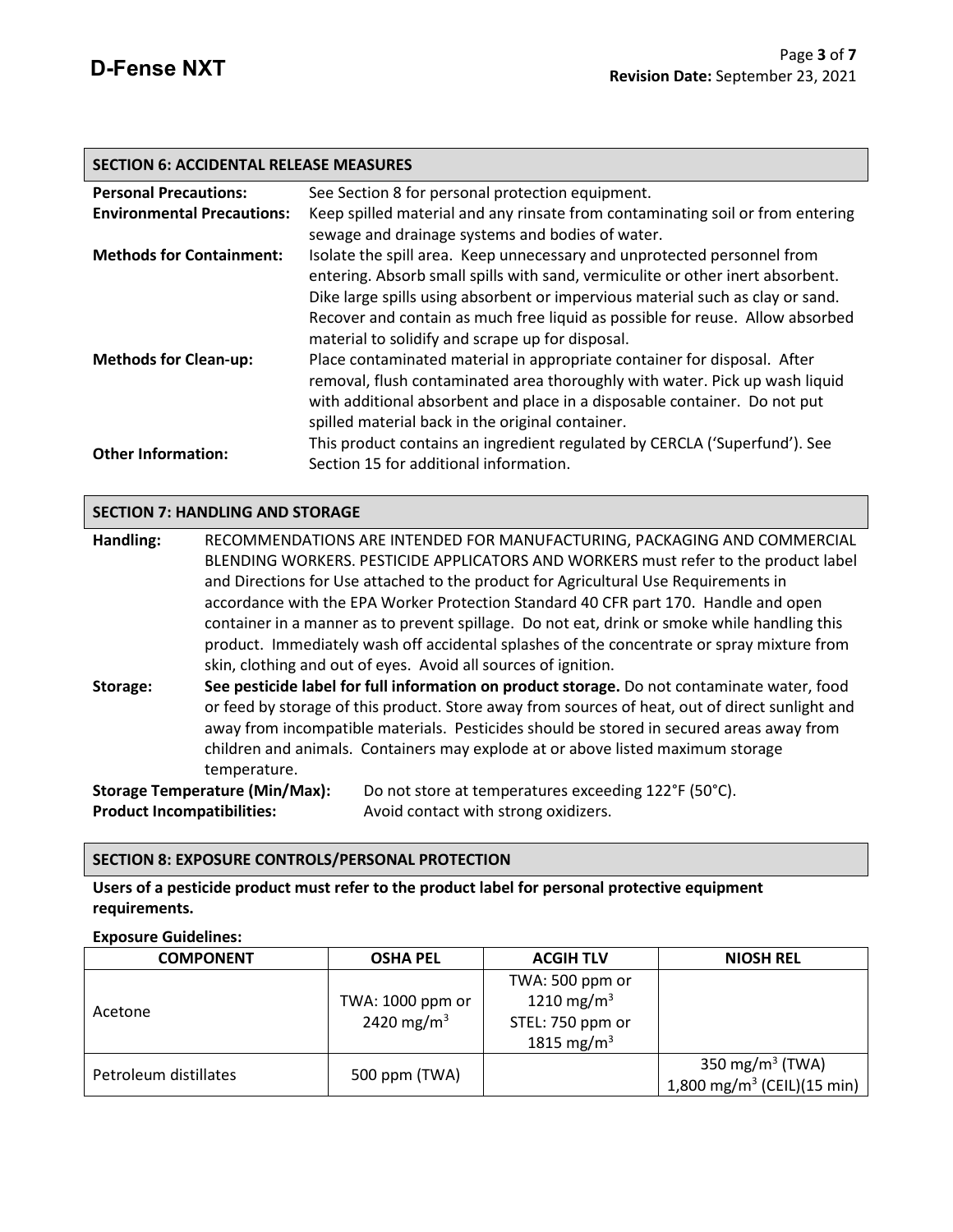| Carbon dioxide | TWA: 5000 ppm or<br>9000 mg/m <sup>3</sup> | TWA: 5000 ppm<br>STEL: 30000 ppm | IDLH: 40000 ppm<br>TWA: 5000 ppm or<br>9000 mg/m <sup>3</sup><br>STEL: 30000 ppm or<br>54000 mg/m <sup>3</sup> |
|----------------|--------------------------------------------|----------------------------------|----------------------------------------------------------------------------------------------------------------|
|----------------|--------------------------------------------|----------------------------------|----------------------------------------------------------------------------------------------------------------|

**Engineering Controls:** Provide general or local exhaust ventilation systems to maintain airborne concentrations below OSHA PELs or other specified exposure limits. Local exhaust ventilation is preferred.

# **THE PERSONAL PROTECTIVE EQUIPTMENT BELOW IS REQUIRED FOR PRODUCT APPLICATORS, END USERS, AND HANDLERS AND COMES FROM THE FIFRA APPROVED PESTICIDE LABEL:**

No personal protective equipment is required for applicators, end users, and handlers of D-Fense NXT.

# **THE PERSONAL PROTECTIVE EQUIPTMENT BELOW IS INTENDED FOR MANUFACTURING, PACKAGING AND COMMERCIAL BLENDING WORKERS:**

| <b>Respiratory Protection:</b>    | In areas of poor ventilation, use a NIOSH approved respirator with                                                                                                                                                                                                                                                                                                                                                                                                                                                                                   |  |  |  |  |
|-----------------------------------|------------------------------------------------------------------------------------------------------------------------------------------------------------------------------------------------------------------------------------------------------------------------------------------------------------------------------------------------------------------------------------------------------------------------------------------------------------------------------------------------------------------------------------------------------|--|--|--|--|
|                                   | cartridges/canisters approved for organic vapors.                                                                                                                                                                                                                                                                                                                                                                                                                                                                                                    |  |  |  |  |
| <b>Eye Protection:</b>            | Chemical goggles or safety glasses and full-face shield.                                                                                                                                                                                                                                                                                                                                                                                                                                                                                             |  |  |  |  |
| <b>Protective Gloves:</b>         | Chemical-resistant gloves such as barrier laminate, butyl rubber, nitrile,<br>neoprene rubber, polyvinyl chloride (PVC) or Viton.                                                                                                                                                                                                                                                                                                                                                                                                                    |  |  |  |  |
| <b>Other Protective Clothing:</b> | Long-sleeved shirt, long pants and shoes plus socks.                                                                                                                                                                                                                                                                                                                                                                                                                                                                                                 |  |  |  |  |
| <b>General Safety Measures:</b>   | Wash hands before eating, drinking, chewing gum, using tobacco, or using the<br>toilet. Remove clothing immediately after handling this product. Wash outside<br>of gloves before removing. Discard clothing and other absorbent materials that<br>have been drenched or heavily contaminated with this product's concentrate.<br>Do not reuse them. Follow manufacturer's instructions for cleaning and<br>maintaining PPE. If no such instructions for washables, use detergent and hot<br>water. Keep and wash PPE separately from other laundry. |  |  |  |  |

### **SECTION 9: PHYSICAL AND CHEMICAL PROPERTIES**

| Appearance:                     | Aerosol             | <b>Upper/Lower Flammability Limits:</b> | Not determined              |
|---------------------------------|---------------------|-----------------------------------------|-----------------------------|
| Odor:                           | Strong alcohol      | <b>Vapor Pressure:</b>                  | Not determined              |
| <b>Odor Threshold:</b>          | Not determined      | <b>Vapor Density:</b>                   | Not determined              |
| pH (1% dispersion):             | $5.0 - 5.5$         | Relative Density (@24°C):               | $0.811$ (typical)           |
| <b>Melting /Freezing Point:</b> | Not determined      | <b>Solubility in Water:</b>             | Not determined              |
| <b>Boiling Point/Range:</b>     | Not determined      | <b>Partition Coefficient:</b>           | Not determined              |
| <b>Flash Point:</b>             | <75°F (concentrate) | <b>Auto-ignition Temperature:</b>       | Not determined              |
| <b>Evaporation Rate:</b>        | Not determined      | <b>Decomposition Temperature:</b>       | Not determined              |
| <b>Flammability:</b>            | Not applicable      | <b>Viscosity:</b>                       | 1.34 cP at $25^{\circ}$ C   |
|                                 |                     |                                         | 1.10 $cP$ at 39 $\degree$ C |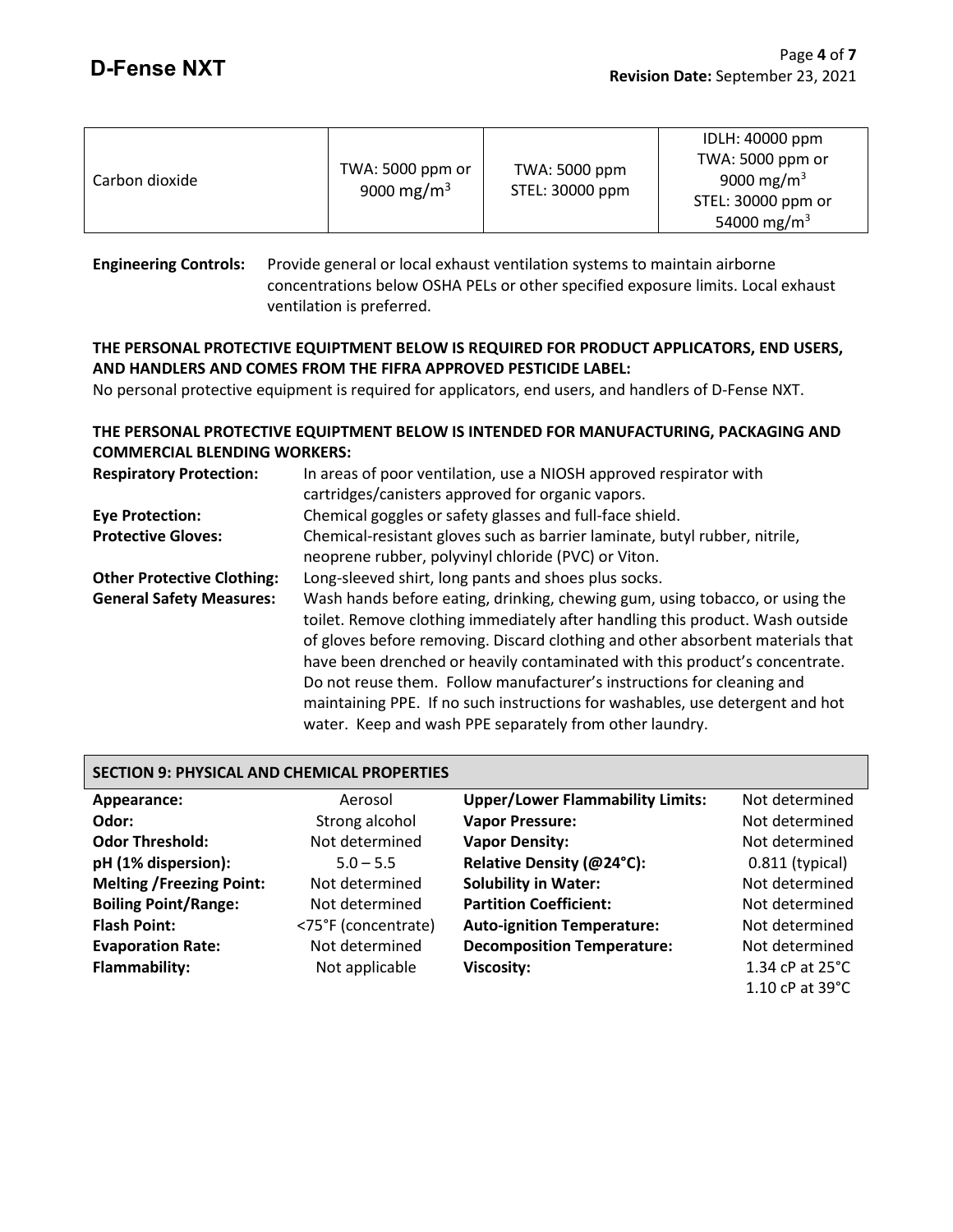# **SECTION 10: STABILITY AND REACTIVITY**

| <b>Reactivity:</b>                         | No hazardous chemical reactions known if stored and handled as<br>indicated.                                                       |
|--------------------------------------------|------------------------------------------------------------------------------------------------------------------------------------|
| <b>Chemical Stability:</b>                 | Stable under normal storage and handling conditions.                                                                               |
| <b>Possibility of Hazardous Reactions:</b> | No potential for hazardous reactions known if stored and handled as<br>indicated.                                                  |
| <b>Conditions to Avoid:</b>                | Exposure to temperatures above 122°F (50°C). Avoid all sources of<br>ignition: heat, sparks, open flames. Avoid prolonged storage. |
| <b>Incompatible Materials:</b>             | Strong oxidizers                                                                                                                   |
| <b>Hazardous Decomposition Products:</b>   | Thermal decomposition may produce toxic carbon and nitrogen<br>oxides, and halogenated hydrocarbons.                               |

# **SECTION 11: TOXICOLOGICAL INFORMATION**

| <b>Likely Routes of Exposure:</b>   | Eye contact, Skin contact, Inhalation, Ingestion                             |
|-------------------------------------|------------------------------------------------------------------------------|
| <b>Symptoms of Exposure:</b>        | Moderate but temporary skin irritation. Drowsiness and/or dizziness.         |
| Oral $LD_{50}$ :                    | $>5,000$ mg/kg (rat)                                                         |
| Dermal LD <sub>50</sub> :           | >5,050 mg/kg (rat)                                                           |
| Inhalation $LC_{50}$ :              | >2.17 mg/L (rats)(no mortality at this concentration)                        |
| <b>Eye Irritation/Damage:</b>       | Non-irritant (rabbit)                                                        |
| <b>Skin Corrosion/Irritation:</b>   | Mild irritation with all effects clearing in 72 hours (rabbit)               |
| <b>Skin Sensitization:</b>          | Non-sensitizer (guinea pig)                                                  |
|                                     |                                                                              |
| <b>Chronic/Subchronic Toxicity:</b> | No data available on the mixture                                             |
| <b>Mutagenicity:</b>                | No data available on the mixture                                             |
| <b>Reproductive Toxicity:</b>       | No data available on the mixture                                             |
| <b>Neurotoxicity:</b>               | No data available on the mixture                                             |
| <b>Target Organs:</b>               | No data available on the mixture                                             |
| <b>Aspiration Hazard:</b>           | Contains petroleum distillates so concentrate prior to adding propellant may |
|                                     | be an aspiration hazard.                                                     |
| Carcinogenicity:                    |                                                                              |

| Chemical Name | ACGIH | <b>IARC</b> | <b>NTP</b> | ∩כ⊔מ |
|---------------|-------|-------------|------------|------|
| וו⊿ר<br>.     |       | iroun       |            |      |

### **SECTION 12: ECOLOGICAL INFORMATION**

# **Environmental Hazards Statement from FIFRA Regulated Pesticide Label:**

This product is toxic to fish and aquatic organisms. Do not apply directly to any body of water. To protect the environment, do not allow pesticide to enter or run off into storm drains, drainage ditches, gutters or surface waters. Applying this product in calm weather when rain is not predicted for the next 24 hours will help to ensure that wind or rain does not blow or wash pesticide off the treatment area.

## **ECOTOXICITY DATA:**

| <b>Fish Toxicity:</b>                 |
|---------------------------------------|
| <b>Aquatic Invertebrate Toxicity:</b> |
| <b>Aquatic Plant Toxicity:</b>        |

**Fish Toxicity:** No data available on the mixture **Aquatic Invertebrate Toxicity:** No data available on the mixture **Aquatic Plant Toxicity:** No data available on the mixture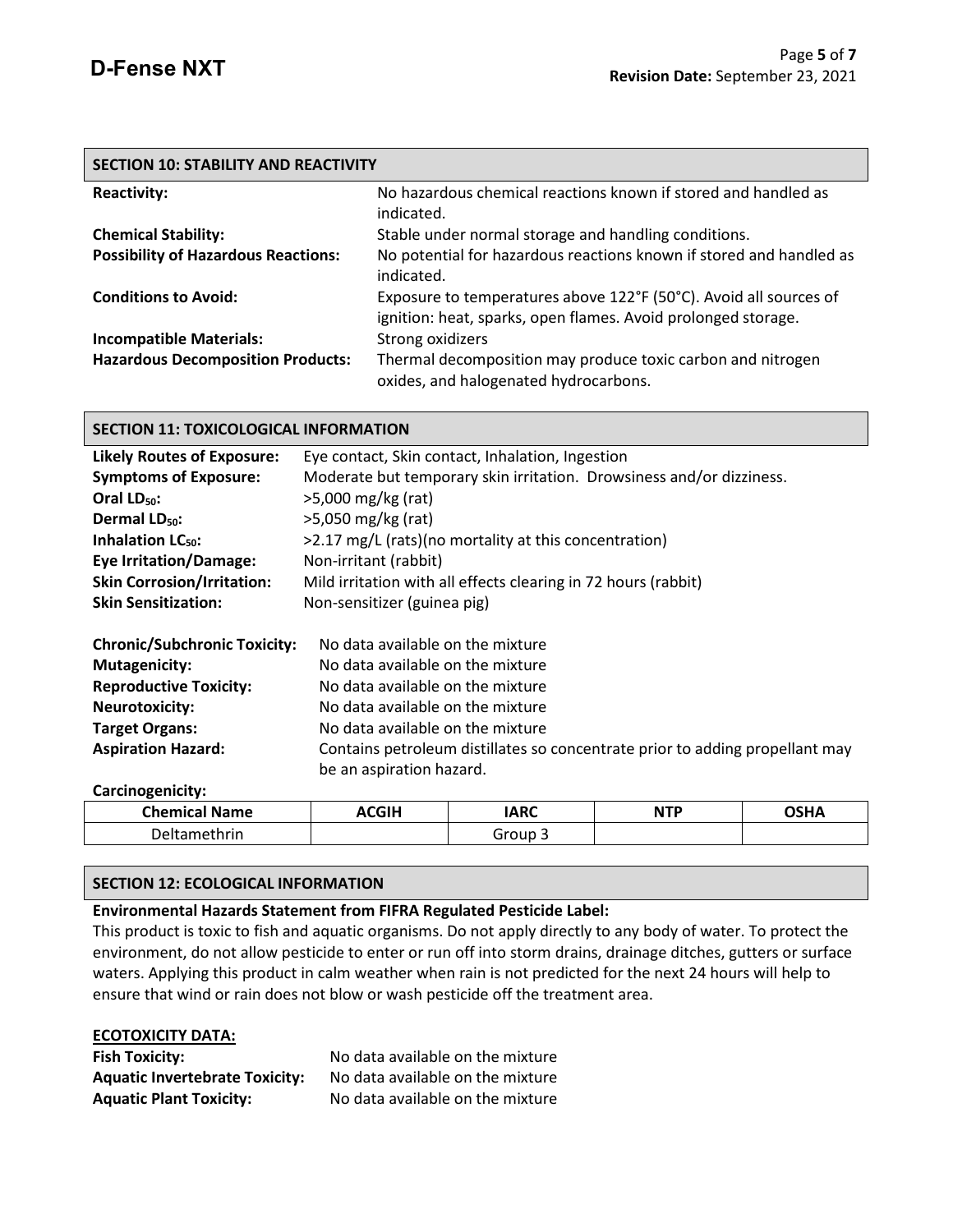| <b>Avian Toxicity:</b>                | No data available on the mixture |  |  |
|---------------------------------------|----------------------------------|--|--|
| <b>Honeybee Toxicity:</b>             | No data available on the mixture |  |  |
| <b>ENVIRONMENTAL EFFECTS:</b>         |                                  |  |  |
| <b>Persistence and Degradability:</b> | No data available on the mixture |  |  |
| <b>Bioaccumulation:</b>               | No data available on the mixture |  |  |
| <b>Mobility:</b>                      | No data available on the mixture |  |  |
| <b>Other Adverse Effects:</b>         | No data available on the mixture |  |  |

# **SECTION 13: DISPOSAL CONSIDERATIONS**

| <b>Waste Disposal:</b>       | Refer to the pesticide label for full information on disposal. Pesticide wastes are                                                                                          |
|------------------------------|------------------------------------------------------------------------------------------------------------------------------------------------------------------------------|
|                              | toxic. Improper disposal of unused pesticide, spray mixture, or rinse water is a                                                                                             |
|                              | violation of Federal law. If these wastes cannot be used according to label                                                                                                  |
|                              | instructions, contact your State Pesticide or Environmental Control Agency or the                                                                                            |
|                              | Hazardous Waste representative at the nearest EPA Regional Office for guidance in                                                                                            |
|                              | proper disposal methods.                                                                                                                                                     |
| <b>Container Disposal:</b>   | Refer to the pesticide label for full information on disposal. When possible, triple                                                                                         |
|                              | rinse the container and offer for recycling if available.                                                                                                                    |
| <b>RCRA Characteristics:</b> | It is the responsibility of the individual disposing of this product to determine the<br>RCRA classification and hazard status of the waste. Empty aerosol cans may meet the |
|                              | definition of RCRA D003. Consult local and/or regional EPA for further guidance.                                                                                             |

| <b>SECTION 14: TRANSPORTATION INFORMATION</b> |                                  |  |
|-----------------------------------------------|----------------------------------|--|
| <b>DOT</b>                                    | UN1950, Aerosols, flammable, 2.1 |  |
|                                               |                                  |  |

| (Ground):             | This product may be classified as Limited Quantity. |
|-----------------------|-----------------------------------------------------|
| <b>IMDG</b><br>(Sea): | UN1950, Aerosols, flammable, 2.1, Marine Pollutant  |
| <b>IATA</b><br>(Air): | UN1950, Aerosols, flammable, 2.1                    |

### **SECTION 15: REGULATORY INFORMATION**

**Labeling Requirements Under FIFRA:** This chemical is a pesticide product registered by the Environmental Protection Agency and is subject to certain labeling requirements under federal pesticide law. These requirements differ from the classification criteria and hazard information required for safety data sheets and for workplace labels of non-pesticide chemicals. Following is the hazard information as required on the pesticide label:

### CAUTION

Avoid contact with skin or clothing. Wash thoroughly with soap and water after handling and before eating, drinking, chewing gum, using tobacco, or using the toilet.

**TSCA Inventory:** This product is exempt from TSCA inventory listing requirements as it is solely for FIFRA regulated use.

#### **SARA Title III Information: Section 302 – Extremely hazardous substances:** None